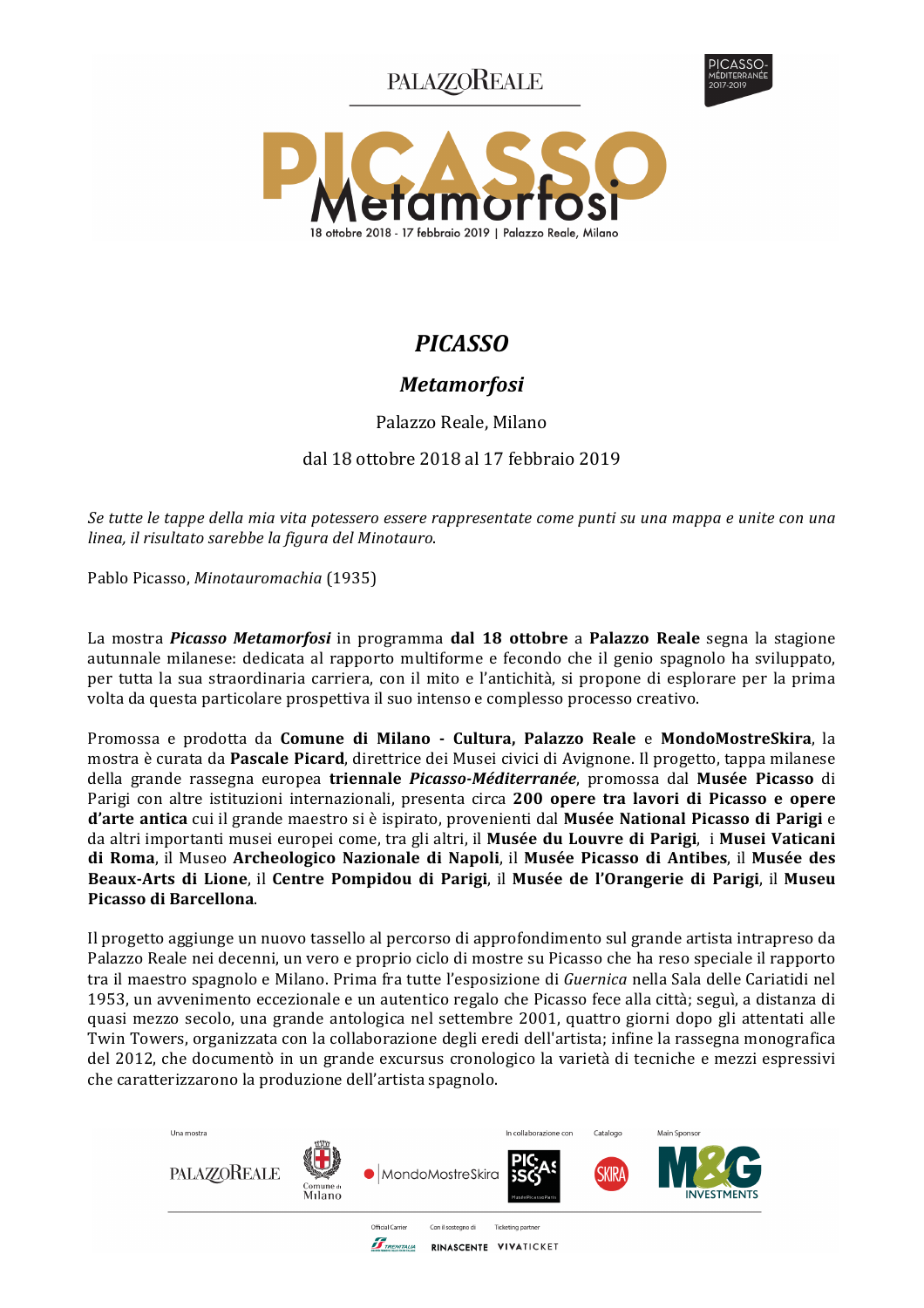Con Picasso Metamorfosi invece sarà l'antichità nelle sue diverse forme a declinarsi nelle mitologie reinventate da Picasso e presentate nelle sei sezioni della mostra con le opere del grande artista accostate a quelle di arte antica – ceramiche, vasi, statue, placche votive, rilievi, idoli, stele - che lo hanno ispirato e profondamente influenzato.

#### 1. Mitologia del Bacio - Ingres, Rodin, Picasso

Con l'invenzione delle Demoiselles d'Avignon (1907), riconosciuta come il manifesto di una nuova estetica. Picasso scardina i codici della pratica artistica accademica. Ma lo fa poggiando sulla propria formazione classica, nutrendosi degli archetipi della storia dell'arte, dove scopre forme adatte alla metamorfosi dei codici artistici vigenti. Prima di lui, erano stati Ingres e Rodin ad aprire la strada. L'introduzione della mostra riunisce i tre artisti attorno al tema del bacio con alcuni dipinti di Picasso cui fanno da contrappunto due opere emblematiche: *Il bacio* di Rodin e *Paolo e Francesca* di Ingres. Il confronto rivela come l'approccio di Picasso conduca ad un'interpretazione libera e profondamente innovativa dell'antichità. Ne sono testimoni le varie versioni de *Il bacio* presenti in mostra, diverse una dall'altra e connotate da una evidente tensione erotica che Picasso declinerà per tutta la sua carriera, dal 1899 sino al 1970. Questa pulsione evidenzia da subito come uno dei centri della sua opera sia il suo rapporto con l'universo femminile, così come molto trattato risulta anche il tema dell'artista e dei suo modelli in studio.

#### 2. Arianna tra Minotauro e Fauno

La ricerca estetica di Picasso sin dall'inizio si rifà alle tante raffigurazioni di esseri fantastici presenti nel repertorio mitologico. Tra i suoi punti di riferimento ricorrenti vi sono figure ibride lacerati tra umano e animale, bene e male, vita e morte. Le sue opere sono popolate da Fauni maschi e femmine rappresentati nei disegni a penna e inchiostro Fauno, cavallo e uccello (1936) e nel celebre olio Testa di uomo barbuto (1938) - ma anche da minotauri e centauri. La figura di Arianna, emblema della bellezza che incarna il rinnovamento tra tradimento e idillio amoroso, suggerisce l'idea di una rinascita perpetua e ciclica. Nell'opera di Picasso, numerose sono le odalische sprofondate nel sonno che rimandano alla celebre Arianna addormentata del Vaticano. L'artista sviluppa attorno alla sua figura temi che gli sono particolarmente cari: il Minotauro, l'arena, la guerra, la passione amorosa e la perpetua ebbrezza della vita incarnata dal corteo bacchico. La affascinante bellezza di Arianna offerta alla contemplazione è presente in una serie di raffigurazioni con tutte le espressioni dell'emozione amorosa: dall'erotismo sereno alle fantasie sul rapimento e lo stupro cui rimandano gli esseri ibridi che la affiancano. Esempi di questa trasposizione sono l'acquaforte Ragazzo pensieroso veglia su una donna dormiente al lume di candela (1934); i disegni a matita Due figure (1933); Donna con le braccia incrociate al di sopra della testa (1939) e Studi di nudo con le braccia al di sopra della testa (1946); e i vari nudi femminili: gli olii Nudo disteso (1932) Nudo in un giardino (1934), Nudo con bouquet di iris e specchio (1934); e i disegni a penna e inchiostro Lo scultore e la modella (1931), Nudo che si pettina (1954). *Baccanale* (1955).

#### 3. Alla Fonte dell'Antico - Il Louvre

Il virtuosismo di Picasso si sviluppa sin dalla sua adolescenza a contatto con una pratica accademica di cui padroneggia perfettamente la tecnica e il repertorio, avendo assimilato le forme della scultura greca. Questo approccio si sviluppa ulteriormente in occasione del suo viaggio in Italia, a Roma e Napoli, nel 1917 e al suo incontro con Olga Khokhlova. L'ispirazione classica mitiga in questi anni l'intensa esperienza cubista. La fonte (1921), si ispira a una personificazione del fiume Nilo conservata al Campidoglio a Roma ma anche a un dipinto di Ingres, e sfocerà - sempre nel 1921 - nei dipinti delle Tre Donne alla fonte, il cui soggetto è ispirato da una pittura di un vaso greco conservato al Louvre. Picasso visita spesso questo museo e si ispira alle figure dei bassorilievi greci per il suo dipinto Donna seduta (1920), come per il tardivo Nudo seduto su una sedia (1963), e il suo bronzo Uomo stante (1942), figure reinterpretate in una chiave originale e distante dalla ieraticità delle statue ellenistiche.

#### 4. Il Louvre di Picasso: tra greci, etruschi e iberici

Picasso visita regolarmente il Louvre dal 1901 e proseguirà le sue visite anche dopo la seconda guerra mondiale. Tra il 1901 e il 1912, dalle testimonianze della sua prima compagna Fernande Olivier e del pittore-scrittore Ardengo Soffici, vi tornerà numerose volte, scoprendo i periodi arcaici e la pittura dei